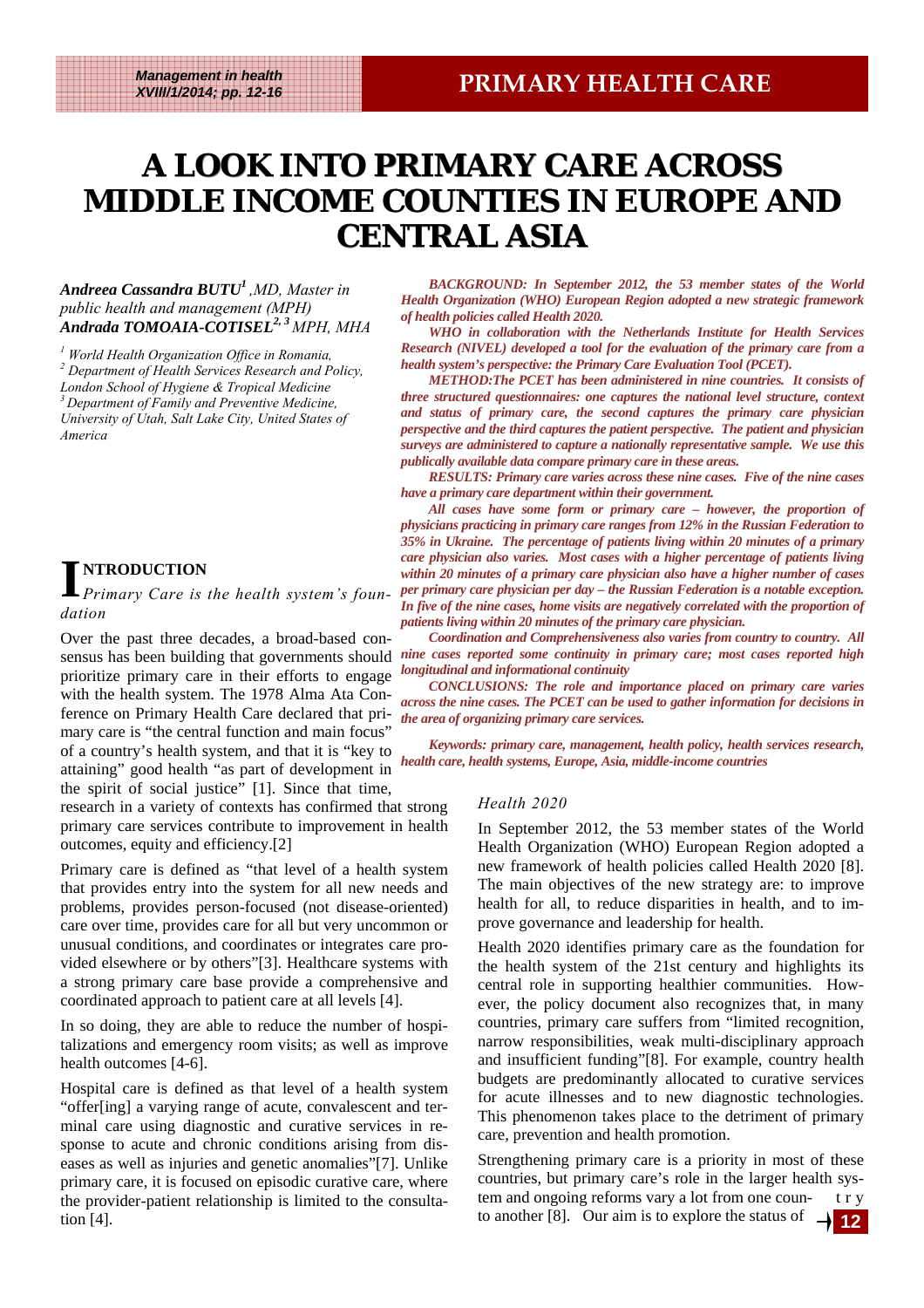|                           | Data       |                                                      |                                                    |
|---------------------------|------------|------------------------------------------------------|----------------------------------------------------|
|                           | Collection |                                                      |                                                    |
| Country                   | Year(s)    | Location                                             | Aim                                                |
|                           |            |                                                      | Monitoring the progress of policies and reforms in |
| <b>Belarus</b>            | 2008-09    | Minsk (only Minsk city) and Vitebsk                  | order to establish new priorities.                 |
|                           |            | Almaty and Zhambyl (with the aim or representing the |                                                    |
| Kazakhstan                | 2008-09    | entire country)                                      | Providing data to strengthen primary care.         |
| Republic of               |            |                                                      |                                                    |
| Moldova                   | 2011-2012  | National level representative sample                 | Providing data to strengthen primary care.         |
| Romania                   | 2010       | National level representative sample                 | Evaluation of primary care.                        |
| <b>Russian Federation</b> | 2007       | Shatura and Stupino (both in Moscow region)          | Tool testing                                       |
|                           |            |                                                      | Monitoring the progress of policies and reforms in |
| Serbia                    | 2009       | Vojvodina, Belgrad and Central Serbia                | order to establish new priorities.                 |
|                           |            |                                                      | Monitoring the progress of policies and reforms in |
| Slovakia                  | 2010-2011  | National level representative sample                 | order to establish new priorities.                 |
| Turkey                    | 2007       | Bolu and Eskisehir                                   | Tool testing                                       |
|                           |            |                                                      | Monitoring the progress of policies and reforms in |
| <b>Ukraine</b>            | 2009       | Kiev and Vinnitsa                                    | order to establish new priorities.                 |

*Table 1 - Nine Cases of Implementation of PCET Administration* 

primary care across middle-income countries in Europe and Central Asia.

# **M ETHODOLOGY**  *The Primary Care Evaluation Tool*

WHO, in collaboration with the Netherlands Institute for Health Services Research (NIVEL), developed a tool for the evaluation of primary care from a health systems perspective: the Primary Care Evaluation Tool (PCET) [9]. It consists of three questionnaires: one captures the national level structure, context and status of primary care, the second captures the primary care physician perspective and the third captures the patient perspective (for details regarding this tool, see [9]. The patient and physician surveys are administered to capture a representative sample.

### *Data collection and analysis*

The PCET has been administered in nine countries, over the course of four years: Belarus, Kazakhstan, Moldova, Romania, Russian Federation, Serbia, Slovakia, Turkey and Ukraine. It is important to note that some administrations were at the regional level – therefore, we will refer to all 9 administrations as cases rather than countries. A report was published for every case and can be found on WHO European Regional Office website [10]. Table 1 presents a brief summary of each case's administration (i.e., time frame of data collection, location and aim).For further casespecific information, please see the corresponding report.

### *Limitations*

It is important to recognize that only three of the nine cases of PCET administration provide national level data (Republic of Moldova, Romania and Slovakia). In all cases, results reflect self-reported behaviours and experiences of the respondents.

Also, the Turkey administration was used to test and further modify the PCET tool. In Romania, the PCET was used in conjunction with another tool: the Primary Care Quality Management Tool.

Also, data collection for all nine cases spanned four years – allowing some time for the situation to have changed across these cases.

#### *Analysis*

As international comparisons should take into account the context of the cases presented, we first present each country's standing on several macro-economic indicators related to health.

Then, we explore the status of primary care across all nine cases for which PCET data is currently available. Of all the available indicators, we selected ones that were available across all nine cases (whenever possible) and that provide a broad view of that status of primary care (access, continuity, coordination and comprehensiveness) across cases. These indicators reflect the functions of the health system, as well as the extent of development and importance granted to the primary care services.

## **RSULTS** *Context*

In Table 2, we present each country's standing with respect to several macro-economic indicators related to health [11].

The macro-economic and health indicators presented vary greatly across these countries. We recognize that these indicators provide only a glimpse into each country's context, but we hope they provide sufficient background to recognize that there is a great deal of complexity behind their primary care systems (explored below).

### *Primary Care Comparison*

Gathering data from the reports published by WHO, we present a comparison of these nine cases (Table 3).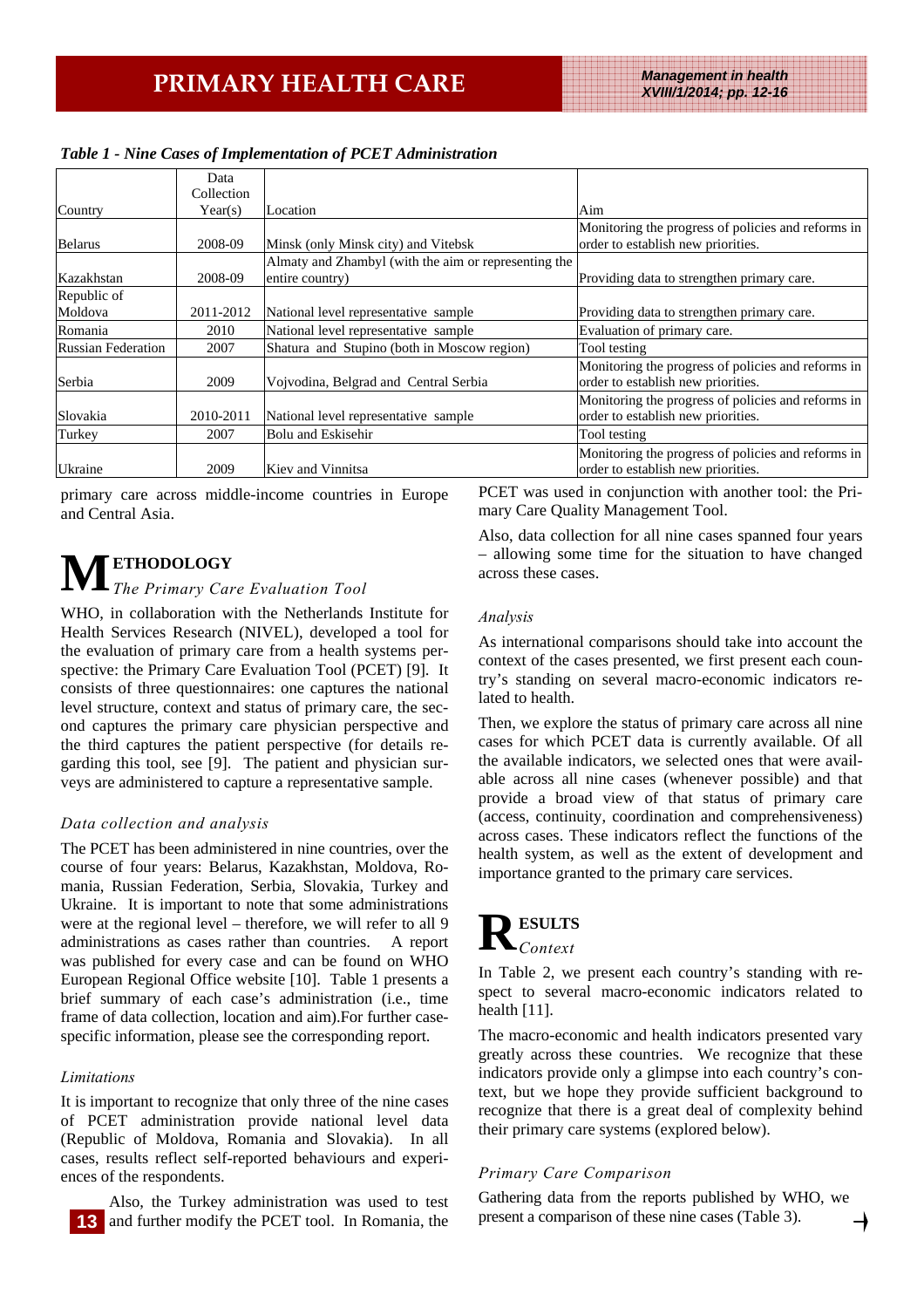#### *Table 2 - Macro-economic and health indicators*

| Indicator      | National gross income,<br>US\$ per capita $(2011)$ | Total health<br>spendings as % of<br>the NGI (2010),<br>WHO estimated | Life<br>expectancy at<br>birth in years<br>(2008) | Infant mortality rate<br>estimated at 1000 live<br>births (World Health<br>Report) (2010) | Crude mortality rate<br>at 1000 population<br>(2008) | UNDP index of<br>human development<br>(HDI) |
|----------------|----------------------------------------------------|-----------------------------------------------------------------------|---------------------------------------------------|-------------------------------------------------------------------------------------------|------------------------------------------------------|---------------------------------------------|
| Republic of    |                                                    |                                                                       |                                                   |                                                                                           |                                                      |                                             |
| Moldova        | 1980.00                                            | 11.68                                                                 | 69.42                                             | 16.00                                                                                     | 11.75                                                | 0.65                                        |
| <b>Ukraine</b> | 3120.00                                            | 7.72                                                                  | 68.07                                             | 11.00                                                                                     | 16.37                                                | 0.73                                        |
| Serbia         | 5680.00                                            | 10.36                                                                 | 73.98                                             | 6.00                                                                                      | 13.97                                                | 0.77                                        |
| Belarus        | 5830.00                                            | 5.62                                                                  | 70.57                                             | 4.00                                                                                      | 13.83                                                | 0.76                                        |
| Romania        | 7910.00                                            | 5.58                                                                  | 73.47                                             | 11.00                                                                                     | 11.77                                                | 0.78                                        |
| Kazakhstan     | 8220.00                                            | 4.30                                                                  | 67.18                                             | 29.00                                                                                     | 9.74                                                 | 0.75                                        |
| Russian        |                                                    |                                                                       |                                                   |                                                                                           |                                                      |                                             |
| Federation     | 10400.00                                           | 5.08                                                                  | 67.99                                             | 9.00                                                                                      | 14.62                                                | 0.76                                        |
| Turkey         | 10410.00                                           | 6.74                                                                  | 71.90                                             | 12.00                                                                                     | 5.95                                                 | 0.70                                        |
| Slovakia       | 16070.00                                           | 8.80                                                                  | 75.05                                             | 7.00                                                                                      | 9.83                                                 | 0.83                                        |

*Source: Health for All Database* 

#### *Table 3 - Selected indicators*

| <b>PCET</b> Categories     | <b>PCET</b> Indicator                                                                                                              | <b>Belarus</b> | Kazakhstan | Republic of<br>Moldova | Romania    | Russian<br>Federatio<br>n | Serbia         | Slovakia        |           | Turkey Ukraine |
|----------------------------|------------------------------------------------------------------------------------------------------------------------------------|----------------|------------|------------------------|------------|---------------------------|----------------|-----------------|-----------|----------------|
| Stewardship                | Department within the Ministry of<br>Health dedicated to primary care                                                              | yes            | yes        | no                     | no         | no                        | yes            | no              | yes       | yes            |
| Resource<br>generation     | Percentage of physicians active in<br>primary care(%)                                                                              | 12.4           | 15         | 17                     | 29.5       | 12                        | 28             | 19              | 13.8      | 34.9           |
| Access                     | Percentage of patients living at 20<br>minutes distance from the general<br>practitioner of family doctor practice<br>(%)          | 62             | 30         | 48                     | 70.8       | 77                        | 73             | 70              | 79        | 42             |
|                            | Average number of consultations per<br>day per GP/FD                                                                               | 30             | 23         | 27                     | 26         | 23                        | 39             | 47              | 47        | 23             |
|                            | Average number of home visits per<br>week per GP/FD                                                                                | 27             | 24         | 12                     | 6.8        | 5                         |                |                 | 1.7       | 24             |
| Coordination<br>Continuity | FDs/GPs sharing premises with other<br>GPs                                                                                         | 27             | 33         | Urban: 99              | 31.6       | 60                        | 51             | <b>GPCs: 85</b> | 90        | 32             |
|                            |                                                                                                                                    |                |            | Rural: 63              |            |                           |                | <b>GPAs: 72</b> |           |                |
|                            | Patients reporting having been with<br>this FD/GP for at least 1 year                                                              | 79             | 59         | 92                     | 93.9       | $64*$                     | 78             | <b>GPCs: 85</b> | 59        | 92             |
|                            |                                                                                                                                    |                |            |                        |            |                           |                | <b>GPAs: 87</b> |           |                |
|                            | % of primary care physicians<br>reporting keeping medical records of                                                               | 90             | 77         | 76                     | 94         |                           | 92 GPs:<br>92  | 98              | 43        | 79             |
| Comprehensivene<br>SS      | GP/FD reporting frequent use of the<br>clinical guidelines (%)                                                                     | 86             | 87         | <b>NA</b>              | 47.8       | 87                        | 61             | 49              | 16        | 71             |
|                            | Role of GP/FD as first contact for<br>care for 18 selected health problems<br>$(1 = never, 4 = always)$                            | 2.2            | 2.39       | 2.9                    | 2.7        | 2.68                      | 2.1            | 1.78            | 2.47      | 2.37           |
|                            | Involvement of GP/FD in treating 19<br>selected illnesses (1=never,<br>$4 =$ always)                                               | 3              | 2.81       | 3.1                    | Urban: 2.9 | 3.32                      | $\overline{3}$ | 2.95            | 2.59      | 2.89           |
|                            |                                                                                                                                    |                |            |                        | Rural: 3.8 |                           |                |                 |           |                |
|                            | Involvement of GP/FD un performing<br>a selection of 6 preventive and<br>technical-medical procedures<br>$(1 = never, 4 = always)$ | 1.56           | 1.5        | 1.2                    | 1.33       | 2.69                      | 1.5            | 1.3             | 2.41      | 1.49           |
|                            | GP/FD doing screening for cervical<br>cancer (%)                                                                                   | 65             | 66         | 100                    | 14         | <b>NA</b>                 | 16             | $\overline{3}$  | <b>NA</b> | 45             |
|                            | GP/FD providing family planning/<br>contractive services (%)                                                                       | 56             | 77         | 100                    | 54         | <b>NA</b>                 | 11             |                 | <b>NA</b> | 49             |

*\* pentru acest studiu indicatorul PCET a fost "% de pacienţi care raportează că au fost cu acest medic de îngrijiri primare cel puţin 3 ani" MGA = medic generalist pentru adulţi; MGC = medic generalist pentru copii şi adolescenţi; MF = medic de familie; MG = medic generalist* **14**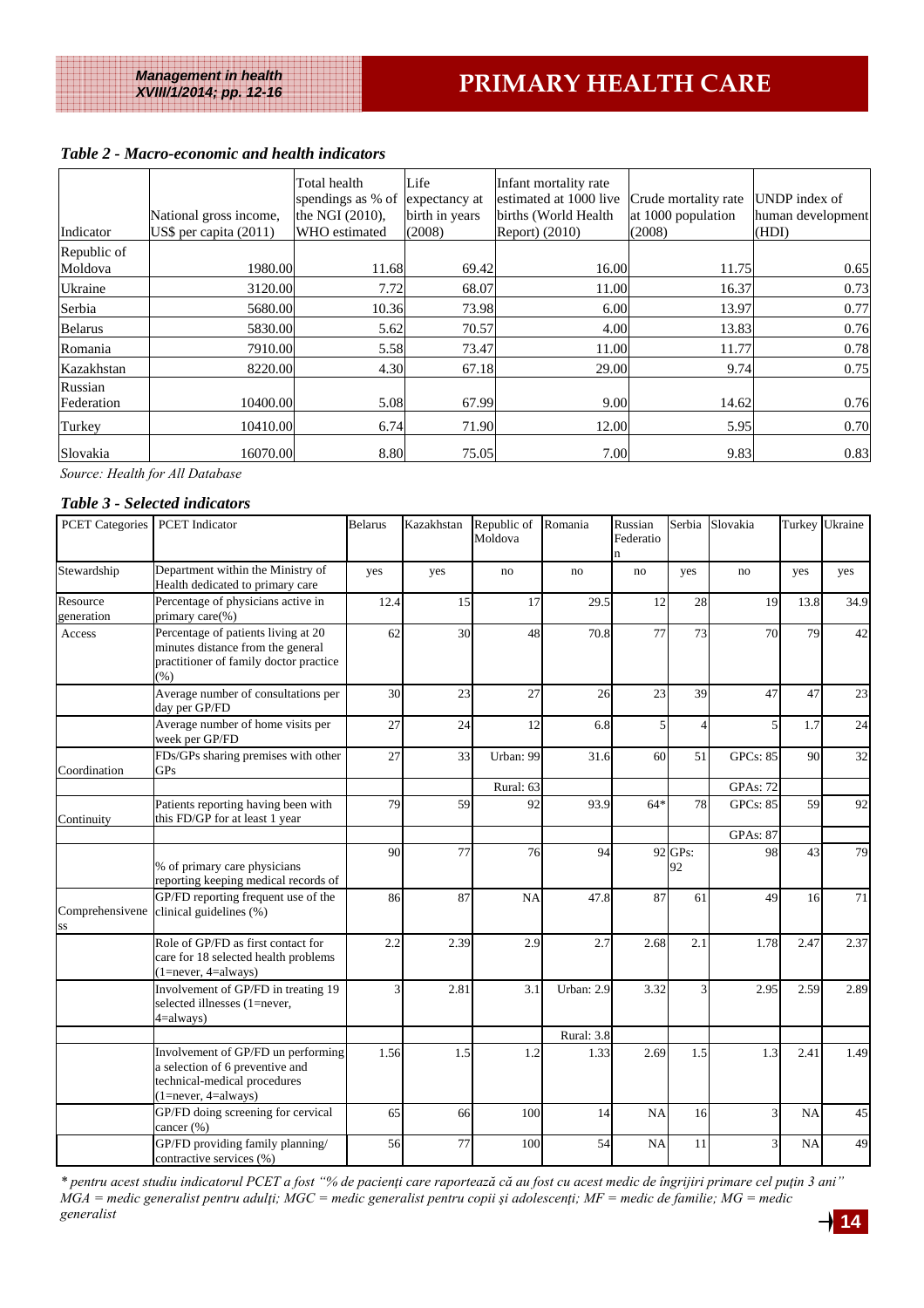#### *Stewardship & Resource generation*

Only five of the nine cases have a distinct primary care department within the ministry of health; indicating that there is a varying degree of interest in this part of the health system at the health policy level. However, the organization of the stewardship function doesn't necessarily require the existence of a distinct department.

From the perspective of resource generation, the degree of primary care development can be evaluated in a more objective manner through the proportion of doctors who work in primary care. Of the 9 cases presented in Table 3, most of the former soviet states appear to have a lower proportion of physicians practicing in primary care (12- 19%, with Ukraine being the exception at 34.9%). The three remaining cases have a similar variation in the proportion of physicians working in primary care (with Romania and Slovakia at almost 30% and Turley at 13.8%).

#### *Access*

One's ability to access primary provider services relies on a number of factors, one of which is distance to the primary care physician. The percentage of patients living no more than 20 minutes away from a primary care physician varies greatly across countries. Former soviet states have a wide range for this indicator (30-77%) with three of the six cases under 50%. Romania, Serbia and Turkey have most patients (70.8-79%) reporting that they are within a 20minute distance from a primary care physician. Percentages over 70% can be interpreted in this context as better access or having a more developed primary care network.

Combing this measure with the number of daily consults, we notice that an average primary care physician in both Republic of Moldova and Romania is reported to see about 26-27 patients per day; however, in Romania, 70.8% of those patients are reported to live less than 20 minutes from the doctor's office, compared to only 48% in the Republic of Moldova. Primary care physicians see a similar number of patients per day but the patients from Republic of Moldova are likely to have travelled farther for those services.

Primary care physicians in Turkey and Slovakia see the largest number of patients per day, at 47 consults. Both cases also have a high percentage of patients living within 20 minutes of their primary care physician. The smallest number of consultations is found for physicians in Kazakhstan, Ukraine and Russian Federation; the first two cases having the lowest percentage of patients living within 20 minutes of their primary care physician and the latter having among the highest percentage

Focusing specifically on home visits, we see that Belarus has the highest number of home visits per physician per week (at 27), even when they have among the highest proportion of patients living within 20 minutes of the primary care physician. In Ukraine and Kazakhstan, one physician vakia and Russian Federation perform around 4 to 6 home visits per week.. In these five cases, the number of home visits performed is negatively correlated with the proportion of patients living within 20 minutes of the primary care physician. The lowest number of home visits per physician per week is done by Turkish physicians. Nonetheless, they also perform the most consults per day and have the highest percentage (79%) of patients living within a 20 minutes distance to the practice.

#### *Coordination*

One measure of coordination assess the level of coordination within primary care. One PCET indicators is the proportion of primary care physicians sharing the premises. Among these nine cases, we see a great deal of variation (from 27% in Belarus to 90% in Turkey and even 99% among urban providers from the Republic of Moldova).

A second measure of coordination assess the level of coordination with other care levels. There were no PCET indicators for this measure that were available for all cases. Therefore, this measure is not reported in this study.

#### *Continuity*

One measure of continuity assesses the longevity of the patient-to-primary-care-physician relationship. All 9 cases reported more than 50% of patients having been with their current primary care physician for at least 1 year. In three of the 9 cases (Republic of Moldova, Romania and Ukraine), that percentage is above 90%.

Another measure of continuity assess the level of informational continuity. The percentage of primary care physicians reporting keeping medical records of all patient contacts on a routine basis varies only somewhat, with most cases reporting in the 90th percentile (Turkey being the biggest exception at only 43%).

#### *Comprehensiveness*

The studies used several relevant indicators: the use of therapeutic guidelines by the physician, role of the primary care physician as first contact for 18 illnesses, involvement in the treatment of 19 illnesses, use of 16 medical procedures, involvement in the cervical cancer screening, providing family planning and contraception services, as well as providing routine antenatal care.

Physicians from Republic of Moldova report being most involved in approaching public health problems: all of them report providing cervical cancer screening, family planning and antenatal care. In Slovakia, only 3-5% reported providing such services, while in Romania, 14% are involved in the cervical cancer screening, 54% in family planning and 88% in antenatal care.

does 24 visits per week. Physicians in Romania, Slo-of first contact for 18 illnesses were clustered **15**The system's gate keeper role is not very obvious for almost all researched countries. Answers regarding the role